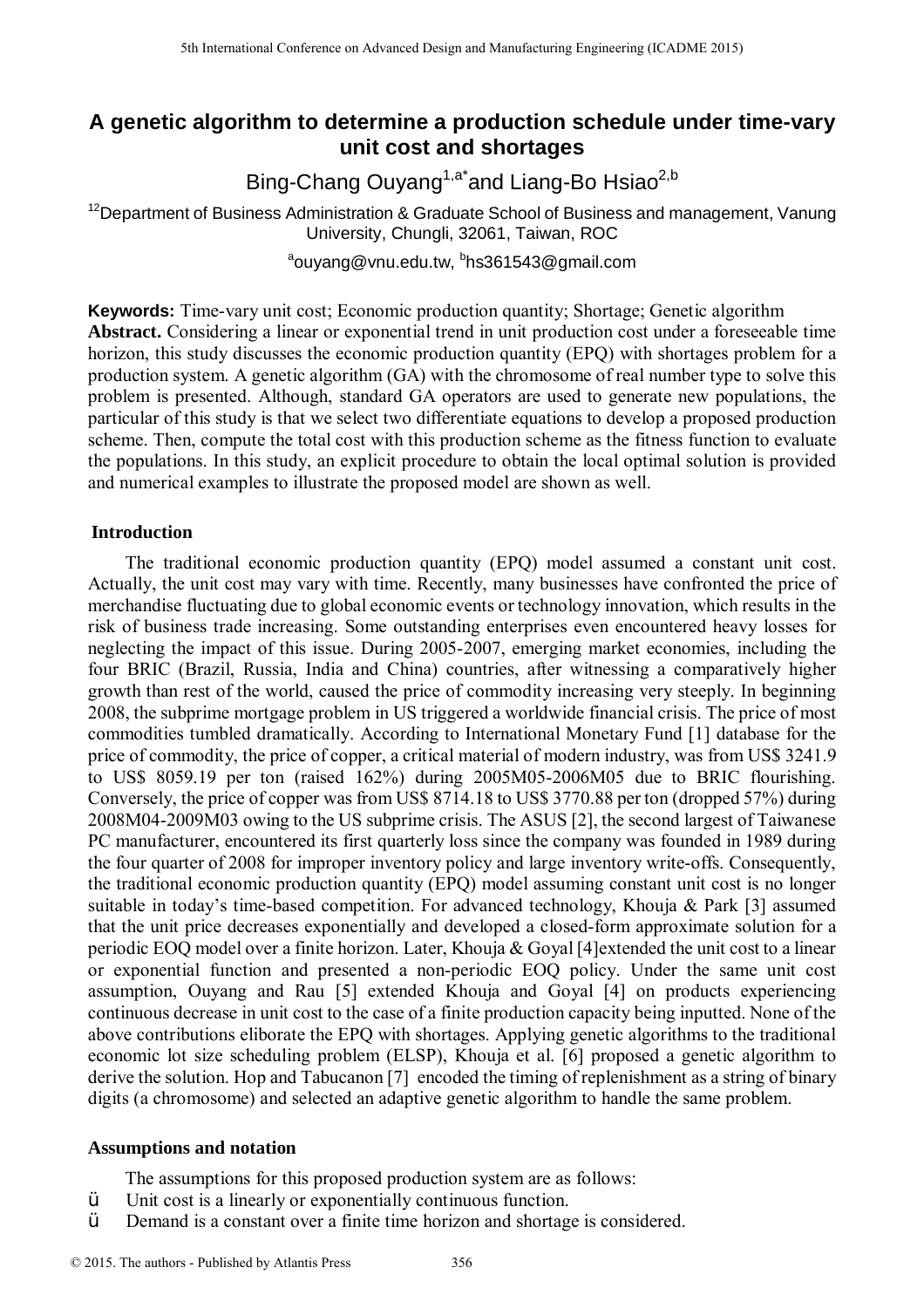- $\ddot{Y}$  The production rate is always greater than or equal to the sum of the demand rate.
- $\ddot{\mathbf{y}}$  No stock is hold at beginning and end of the time horizon. The following notation for our mathematical development is used.
- *H* Finite planning horizon *C<sup>s</sup>* Unit shortage cost
- 
- 
- 
- *f*(*t*) Unit production cost at time *t*,  $f(t) = a bt$   $s_i$  $\overline{f}(t) = ae^{-bt}$
- *Li* Maximum inventory level of the *i*th production cycle
- *h* Fraction of holding cost *TC* Total cost
- *Cr* Production set up cost
- 
- *D* Constant demand *t<sub>i</sub>* Finished time of the *i*th production cycle
- *P* Finite production rate *Q<sup>i</sup>* Production quantity of the *i*th production cycle
- *n* **Number of production cycles**  $T_i$  **Time interval of the ith production cycle** 
	- *s<sup>i</sup>* Completed shortage time of the *i*th production cycle
	- *B<sup>i</sup>* Maximum shortage of the *i*th production cycle

(3)

### **The mathematical development**

Suppose a specified number of *n* production cycles under the finite time horizon *H*. Fig. 1 depicts the inventory level of the *i*th production cycle for this proposed model.



**Figure 1**. Inventory level for the *i*th production cycle.

From Fig. 1, we hav  $T_{ia} = \frac{B_i}{D} = s_i - t_{i-1}$  $\sum_{i}^{i} = \frac{B_i}{D} = s_i - t_i$  $T_{i} = \frac{B_i}{t} = s_i - t$  $=\frac{B_i}{D} = s_i - t_{i-1}$  and  $T_{ib} = \frac{B_i}{P-1}$  $T_{ik} = \frac{B}{\sqrt{2\pi}}$ *P D* = − For  $B_i = D(s_i - t_{i-1})$  and  $T_{ia} + T_{ib} = \frac{(s_i - t_{i-1})}{s_i}$  $T_{ia} + T_{ib} = \frac{(S_i - I_i)}{R}$ *P D*  $=\frac{(s_i-t_{i-1})P}{(s_i-t_{i-1})P}$ − −  $+ T_{ih} = \frac{(v_i - v_{i-1})^2}{r^2}$ , the time weight of shortage cost of the *i*th production cycle *SC<sup>i</sup>* is as follows:

$$
SC_i = \frac{(s_i - t_{i-1})^2 PD}{2(P - D)}C_s \quad \text{for} \quad i = 1, 2, ..., n
$$
 (1)

Similarly, we know  $T_{ic} = \frac{L_i}{R}$  $T_{ic} = \frac{L}{\sqrt{L}}$ *P D* = − and  $T_{id} = \frac{L_i}{R}$  $T_{\mu} = \frac{L}{\mu}$ *D*  $=\frac{L_i}{r}$  and derive

$$
T_{ic} + T_{id} = \frac{P(t_i - s_i) - D(t_i - t_{i-1})}{P - D}
$$
 and  $L_i = \frac{[P(t_i - s_i) - D(t_i - t_{i-1})]D}{P}$  from Fig. 1, for  $(t_i - s_i) = T_{ib} + T_{ic} + T_{ib}$ 

*Tid* . Therefore, the time-weight of stockholding cost of the *i*th production cycle is as follows:

$$
HC_i = \frac{\left[P(t_i - s_i) - D(t_i - t_{i-1})\right]^2 D}{2P(P - D)} h f(s_i) \quad \text{for} \quad i = 1, 2, ..., n. \tag{2}
$$

The production quantity of this production cycle is

 $Q_i = (t_i - t_{i-1})D.$ 

Thus, the total cost of this proposed model  $TC(n, \{s_i\}, \{t_i\})$ , including production set up cost, unit production cost, holding cost and shortage cost, is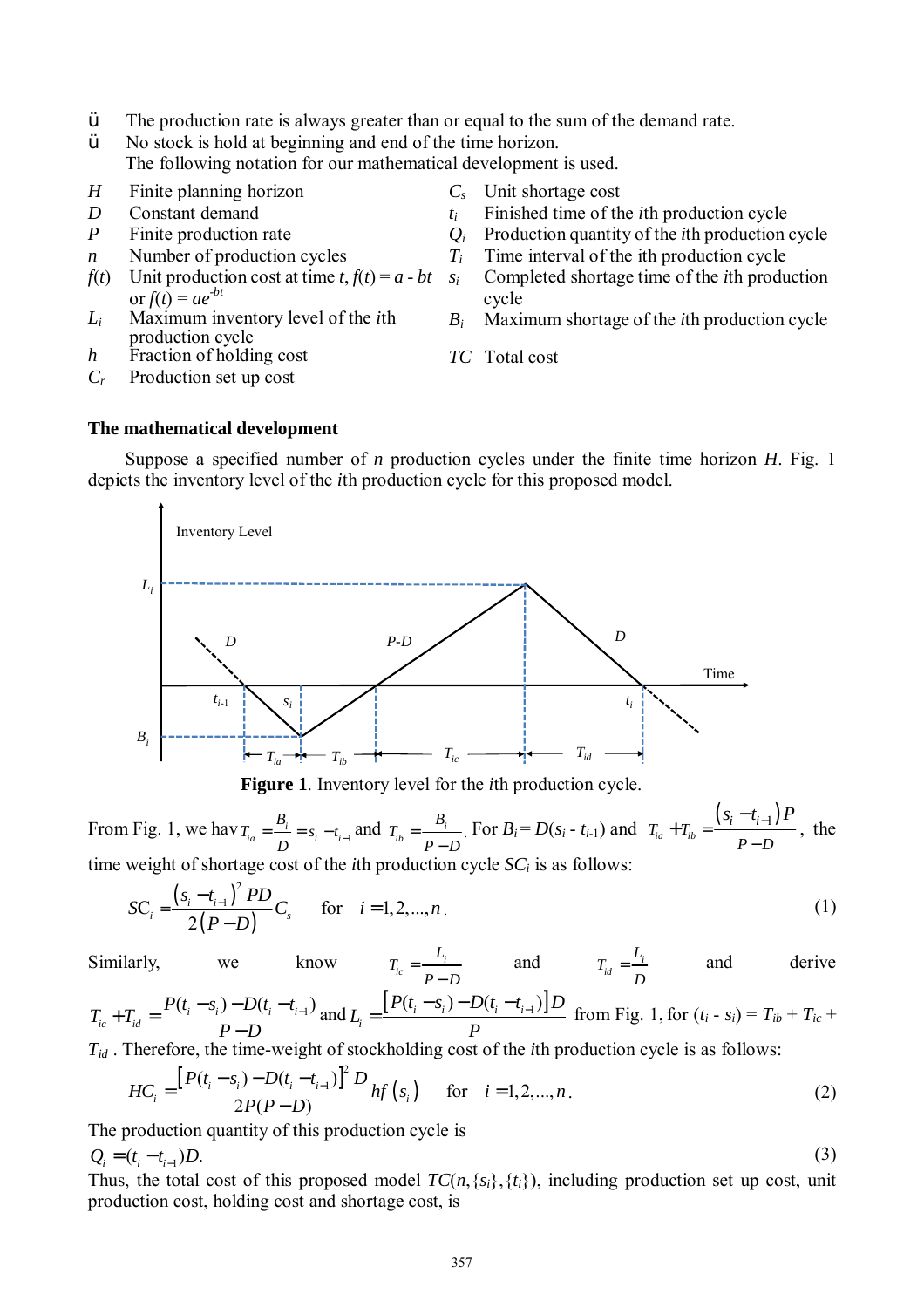$$
TC(n, \{t_i\}, \{s_i\}) = nC_r + \sum_{i=1}^n \left\{ f(s_i) (t_i - t_{i-1}) D + \frac{\left[ P(t_i - s_i) - D(t_i - t_{i-1}) \right]^2 D}{2P(P - D)} h f(s_i) + \frac{\left(s_i - t_{i-1}\right)^2 P D}{2(P - D)} C_s \right\}
$$
 (4)

Fix the number of production cycles *n* and differentiate Eq. (4) with respect to *t<sup>i</sup>* and *si*. A necessary condition to acquire the optimal solution is that these two equations have to equal zero as follows:

$$
\frac{\partial TC\left(n,\{t_{i}\},\{s_{i}\}\right)}{\partial s_{i}} = f'(s_{i})(t_{i} - t_{i-1})D + \frac{hf'(s_{i})\left[P(t_{i} - s_{i}) - D(t_{i} - t_{i-1})\right]^{2}D}{2P(P - D)}
$$

$$
-\frac{hf(s_{i})\left[P(t_{i} - s_{i}) - D(t_{i} - t_{i-1})\right]D}{P - D} + \frac{(s_{i} - t_{i-1})PD}{P - D}C_{s} = 0
$$
(5)

for  $i = 1, 2, ..., n$ 

$$
\frac{\partial TC\left(n,\lbrace t_{i}\rbrace,\lbrace s_{i}\rbrace\right)}{\partial t_{i}} = [f\left(s_{i}\right) - f\left(s_{i+1}\right)]D + \frac{hf\left(s_{i}\right)[P\left(t_{i}-s_{i}\right) - D\left(t_{i}-t_{i-1}\right)]D}{P} + \frac{hf\left(s_{i+1}\right)[P\left(t_{i+1}-s_{i+1}\right) - D\left(t_{i+1}-t_{i}\right)]D^{2}}{P\left(P-D\right)} \tag{6}
$$

and

$$
-\frac{(s_{i+1}-t_i)PD}{P-D}C_s = 0, \text{ for } i = 1, 2, ..., n-1.
$$

In this problem, we have to determine the number of production cycles *n* and production schedule *t<sup>i</sup>* and *si*, which is a complex nonlinear problem. Thus, we propose a genetic algorithm with the chromosome of real number type to seek an approximately optimal solution. According to Bellman's principle of optimization [8], once we find the correct  $t_1$  and  $s_1$  and the remaining production schedule  $t_2$  to  $t_n$  and  $s_2$  to  $s_n$  can be determine by Eqs. (5) and (6). Consequently, we only have to search  $t_1$  and  $s_1$  and neglect *n*. An explicit procedure to derive an approximate solution by this proposed genetic algorithm shows in the following:

Coding scheme:

We assume that the planning horizon is always less than one year. Therefore, randomly select a chromosome consisting of 20-bits for the first production cycle time *t*<sup>1</sup> under a reasonable range. For example,  $t_1 = 0.125$  is represented by the bit string  $0010,0000,0000,0000,0000$ . Fitness function:

With a trial values (chromosome) for the starting point  $t_1$  in Eq. (5) to get  $s_1$ , replace  $s_1$  and  $s_2$  into Eq. (6) from Eq. (5) then obtain  $t_2$ . Repeatedly solve  $t_3$ ,  $t_4$ , ...,  $t_{n-1}$ ,  $t_n$  until  $t_{n-1}$  < *H* and  $t_n \geq H$ . Then, compute  $TC(n, \{t_i\}, \{s_i\})$  where  $t_n = H$  and  $TC(n-1, \{t_i\}, \{s_i\})$  where  $t_{n-1} = H$  from Eq. (4). Comparing these two total cost, we obtain the fitness function as follows:

The fitness function 
$$
\begin{cases} TC(n, \{t_i\}, \{s_i\}) & \text{if } TC(n, \{t_i\}, \{s_i\}) < TC(n-1, \{t_i\}, \{s_i\}) \\ TC(n-1, \{t_i\}, \{s_i\}) & \text{if } TC(n, \{t_i\}, \{s_i\}) > TC(n-1, \{t_i\}, \{s_i\}) \end{cases}
$$
(7)

Genetic operators:

Three standard genetic operators are used, namely, reproduction, mutation and crossover. Searching direction:

This GA searching direction is controlled by the self-adjustment rate of operators based on survivor off-springs' rates that are determined after each generation in order to the next search. Input parameters: